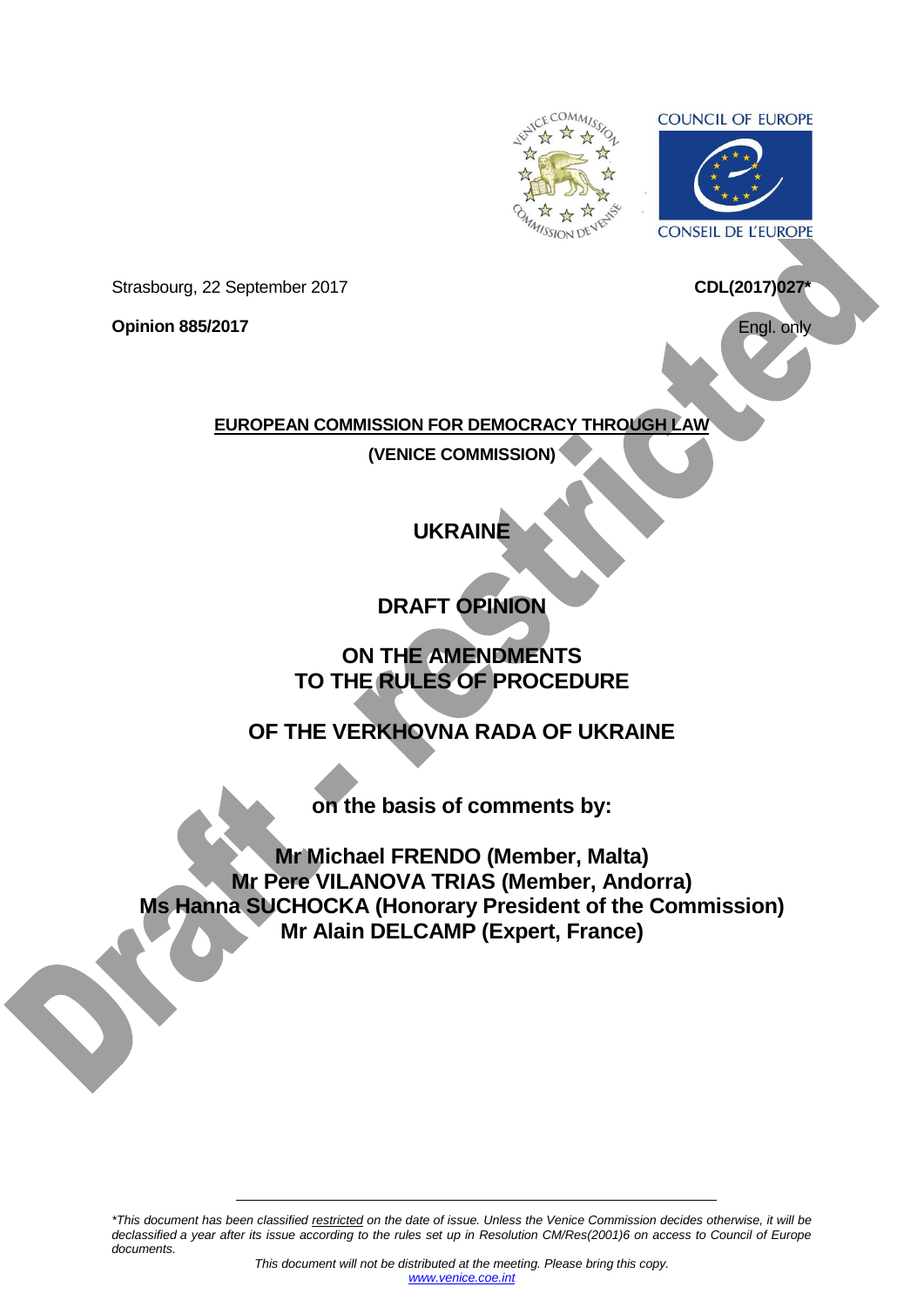## **CONTENTS**

| Constitutional framework of the Rules of Procedure of the Verkhovna Rada;<br>H.<br>. 3         |  |
|------------------------------------------------------------------------------------------------|--|
| А.<br>В.                                                                                       |  |
| III.                                                                                           |  |
| А.<br>1.<br>Legal nature of the act regulating parliamentary procedures and its internal<br>2. |  |
| В.<br>1.<br>Legislative procedure, internal organisation of the work of the Verkhovna<br>2.    |  |
| <b>Conclusions</b><br>IV.                                                                      |  |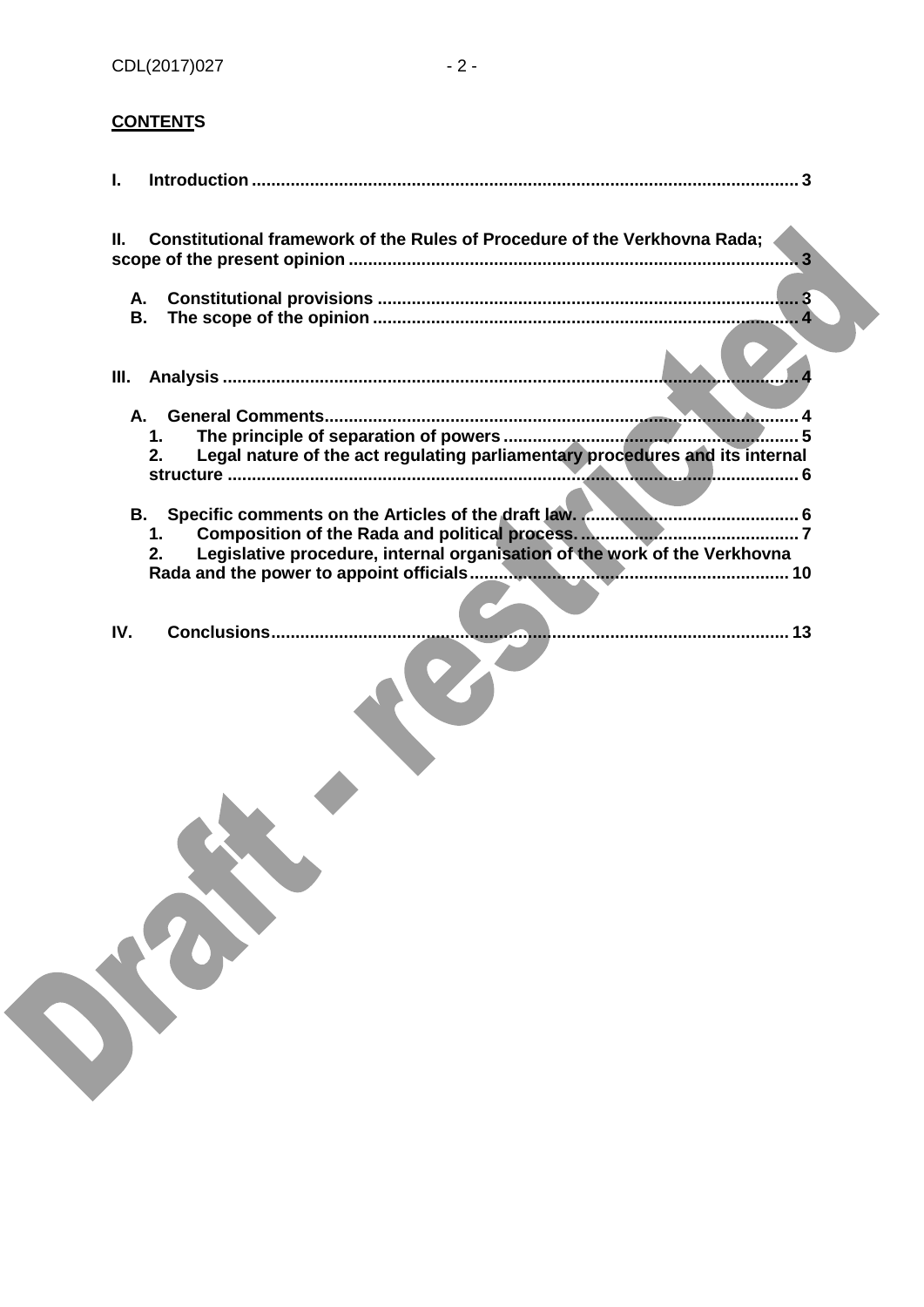### <span id="page-2-0"></span>**I. Introduction**

1. By letter of 28 February 2017, the Speaker of the Verkhovna Rada of Ukraine, Mr Andriy Parubiy, requested the Venice Commission to prepare an opinion on the amendments to the Rules of Procedure of the Verkhovna Rada of Ukraine (Reg. No. 5522 of 10 February 2017)<sup>1</sup>.

2. Ms Hanna Suchocka, Messrs Michael Frendo, Pere Vilanova Trias, and Alain Delcamp acted as rapporteurs for this opinion.

3. On 22 to 24 May 2017 a delegation of the Commission, composed of Ms Hanna Suchocka, Messrs Pere Vilanova Trias, and Alain Delcamp accompanied by Mr Serguei Kouznetsov from the Secretariat, visited Kiev and met with parliamentarians and other local stakeholders, as well as national and international experts. On 15 June the rapporteurs had additional exchanges with the representatives of the Committees on the Rules of Parliamentary Procedure and Support to its Work and on Legal policy and the judiciary of the Verkhovna Rada in Venice followed by a meeting with representatives of both committees in Kiev on 12 September 2017.

4. The present preliminary opinion was prepared on the basis of contributions by the rapporteurs who used the translation of the text of the amendments provided by the Verkhovna Rada of Ukraine. Inaccuracies may occur in this opinion as a result of incorrect translations.

[5. This opinion was adopted by the Venice Commission at its … Plenary Session (Venice, … 2017).]

#### <span id="page-2-1"></span>**II. Constitutional framework of the Rules of Procedure of the Verkhovna Rada; scope of the present opinion**

#### <span id="page-2-2"></span>**A. Constitutional provisions**

6. The Rules of Procedure of the Verkhovna Rada of Ukraine are enacted as a single legal act on the basis of the Constitution of Ukraine. This act codifies the activity of the Verkhovna Rada of Ukraine, modalities of establishment and operation of its bodies and officials, as well as other aspects of activities of the parliament.

7. The power to establish and adopt rules of procedure is included in the list of the Rada's main attributions in Article 85 par. 14 and Article 86 par. 6 of the Constitution without any preconditions. However, some of the rules on internal organisation of the Rada are part of the text of the Constitution itself as, for example, the list of powers of the Speaker (Article 88), the constitution of committees, special ad hoc committees and enquiry committees (Article 89). It seems incoherent and superfluous that the same provision indicates that the procedure of the establishment of these bodies is subject to specific legislation.

8. The constitutional text includes additional articles on relations between different state powers which can affect in a direct way the text of the Rules of Procedure. The list of these includes: constitution of parliamentary groups and stripping of non-affiliated MPs of their mandate (Article  $81$ <sup>2</sup>; nomination of the members of the Cabinet of Ministers and its responsibilities (Article 83); legislative initiative, priority of the drafts submitted by the President (Article 93); promulgation of laws and the right of veto by the President (Article 94); adoption of the budget and control over

<sup>-</sup>1 See CDL-REF (2017)038.

 $2$  The Commission criticised this provision in its Opinion on the amendments to the Constitution of Ukraine adopted on 8.12.2004 CDL-AD(2005)015 para. 12. See also CDL-AD(2003)019, paras. 56 to 58 and par. 9 of the CDL-AD(2014)037.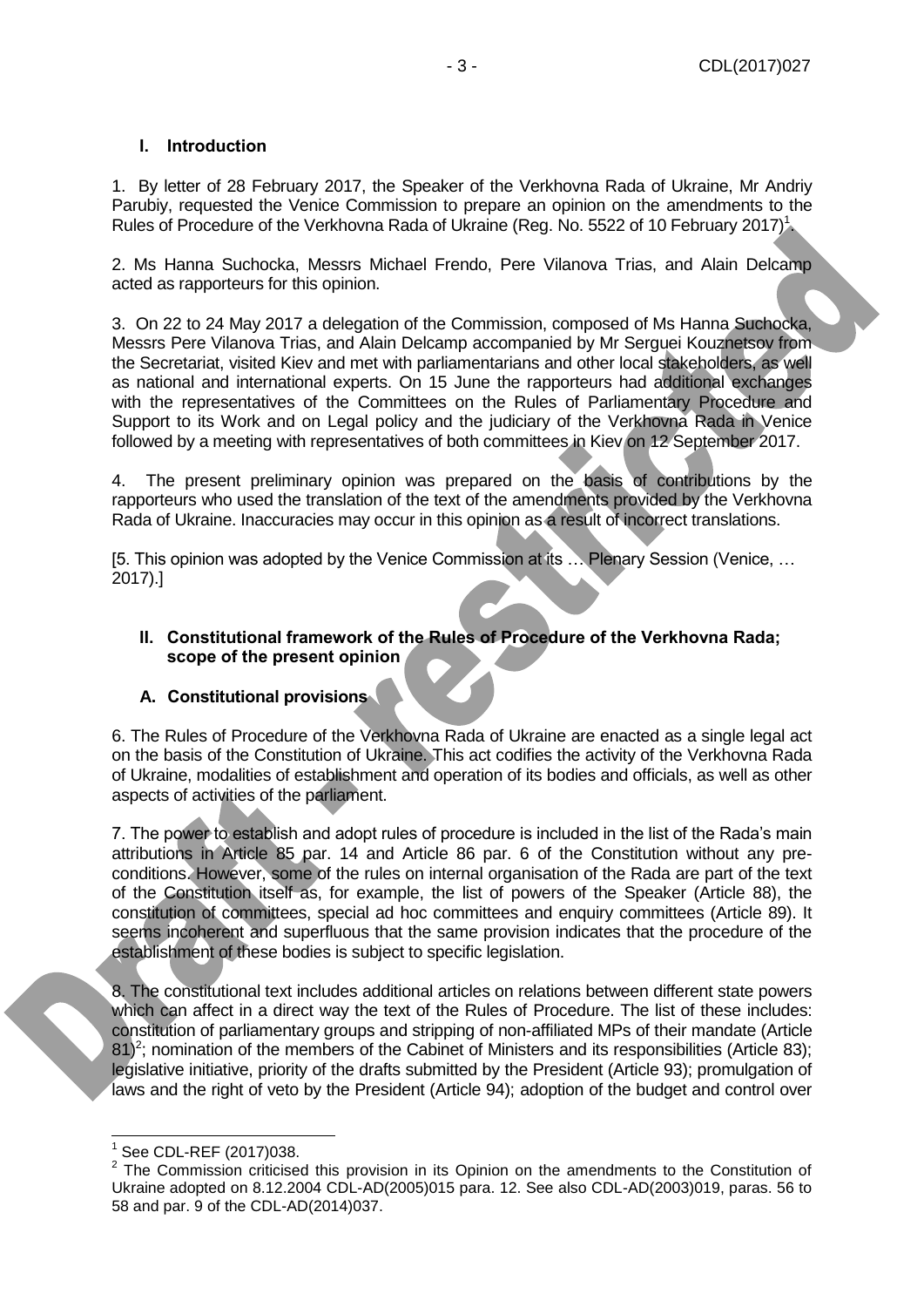its implementation (Articles 96 and 97). Thus the Constitution provides a rather clear framework for the Rules of Procedure.

9. According to paragraph 21 of Article 92 of the Constitution of Ukraine, the Rules of Procedure are adopted as a law<sup>3</sup>. The current version of the Law of Ukraine «On the Rules of Procedure of the Verkhovna Rada of Ukraine» had been adopted by the Verkhovna Rada of Ukraine on February 10, 2010 and since then was amended several times.<sup>4</sup> The Law is a detailed text of 237 articles.

10. The Rules of Procedure were adopted in 2010 under the provisions of the 2004 version of the Constitution of Ukraine. According to the drafters of the text, the amendments aim at harmonising these rules with the current constitutional provisions (after the return in 2014 to the 2004 text of the Constitution<sup>5</sup>) as well as filling gaps relating to the status and mechanisms of parliamentary coalitions.

### <span id="page-3-0"></span>**B. The scope of the opinion**

11. The text of the latest amendments was drafted by representatives of different political factions in the parliament suggesting that the draft law could be supported by a large number of MPs.

12. During the exchanges between the rapporteurs of the Venice Commission and representatives of the Rada, there was a common understanding that this partial revision of the text of the Rules of Procedure would be a first step in a more ambitious and detailed reform of the Rada aimed at enhancing its efficiency. Current harmonisation of the text of the Rules of procedure, if supported by the majority of MPs, could create momentum for a more ambitious technical revision of the Rada's internal procedures taking into account the recommendations of national experts and the international community.<sup>6</sup>

13. Considering these two objectives the current opinion will not only focus on the text of amendments submitted to the Venice Commission and their conformity to the existing international standards and best practices but also try to consider these changes in the general constitutional context of Ukraine and previous outstanding recommendations of the Venice Commission and other international organisations.

## <span id="page-3-1"></span>**III. Analysis**

## <span id="page-3-2"></span>**A. General Comments**

14. In order to assess whether the proposed changes can achieve the two main objectives announced by the drafters – to bring the rules of procedure in line with the constitutional provisions and to enhance the efficiency of the Verkhovna Rada these amendments have to be considered in the light of two major issues:



È

.

<sup>3</sup> See the official text on [http://zakon2.rada.gov.ua/laws/show/254%D0%BA/96-](http://zakon2.rada.gov.ua/laws/show/254%D0%BA/96-%D0%B2%D1%80/page2) [%D0%B2%D1%80/page2.](http://zakon2.rada.gov.ua/laws/show/254%D0%BA/96-%D0%B2%D1%80/page2) See English translation in CODICES database: <http://www.codices.coe.int/NXT/gateway.dll?f=templates&fn=default.htm> 4 See CDL-REF (2017)037.

 $5$  Abolished on 10 October 2010 by a controversial decision of the Constitutional court of Ukraine (see the opinion of the Venice Commission on the Constitutional Situation in Ukraine CDL-AD(2010)044). <sup>6</sup> See among other sources the "Report and the roadmap on internal reform and capacity-building for the Verkhovna Rada of Ukraine" prepared by the European Parliament's Needs Assessment Mission to the Verkhovna Rada of Ukraine led by Pat Cox, President of the European Parliament 2002-2004. <http://www.europarl.europa.eu/resources/library/media/20160229RES16408/20160229RES16408.pdf>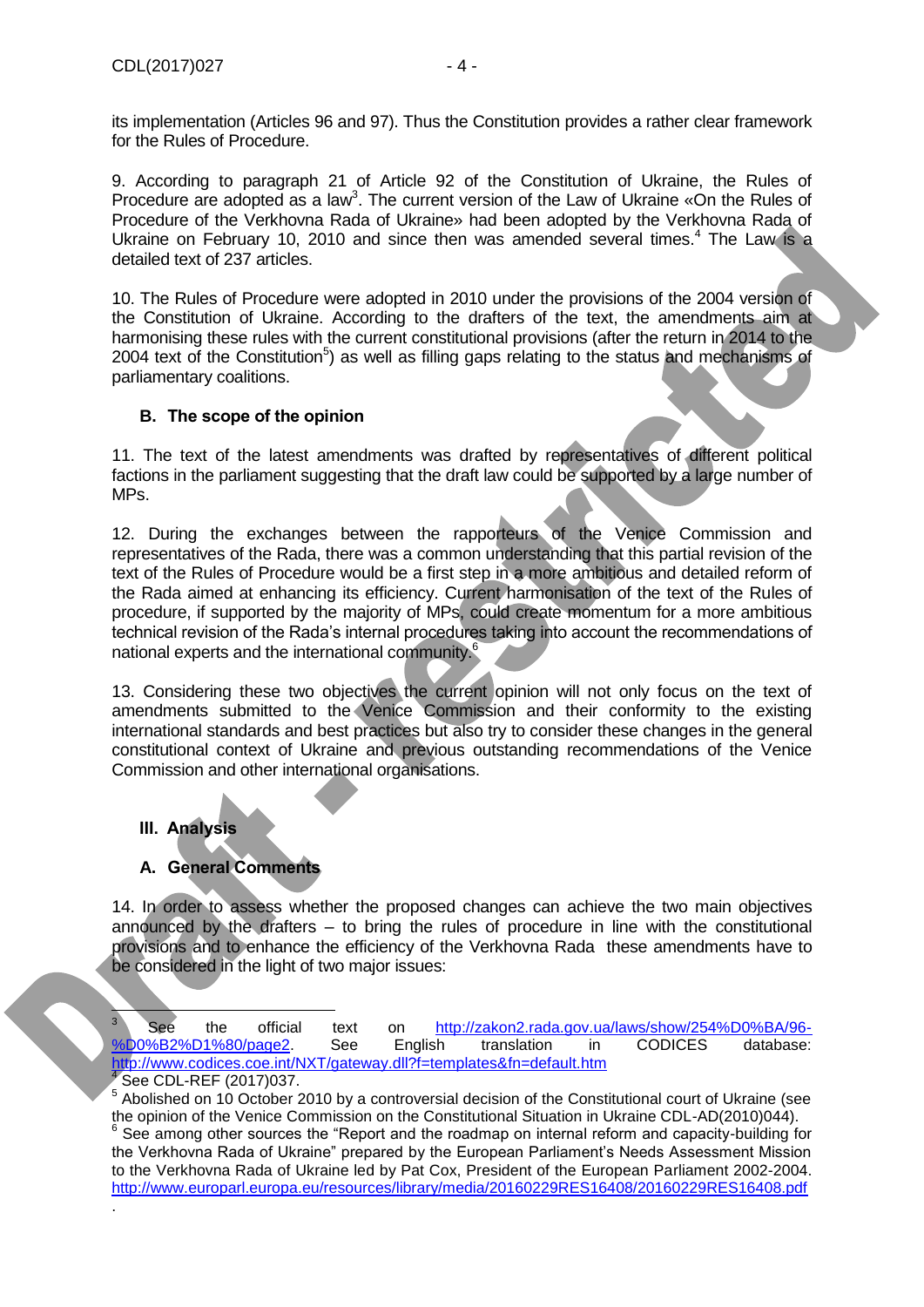a. the problem of separation of powers in the Ukrainian constitutional system; b. the legal nature of the act that establishes the internal rules of procedure and the scope of regulation.

15. Although the current amendments to the rules of procedure focus only on bringing the existing text in line with the text of the Constitution it is necessary to take into account the impact they could have on further reform of the parliamentary procedures.

#### *1. The principle of separation of powers*

<span id="page-4-0"></span>16. Article 6 of the Constitution of Ukraine provides that "*State power in Ukraine is exercised on*  the principles of its division into legislative, executive and judicial power."<sup>7</sup> For a number of years most constitutional reforms in Ukraine were trying to meet the challenge of addressing three main issues:

1) to find the best solution concerning the balance between legislative, and executive power, and more specifically between the parliament and the president,

- 2) to find the best guarantees for independence of the judiciary;
- 3) to find the best guarantees for a stable parliamentary majority.

17. Despite numerous attempts to create a sound system of separation of powers, the problem of finding the best way to ease the constitutional tension existing between the President, the Parliament and the Cabinet of Ministers, as well as improving the efficiency of state powers through a better division of functions is still on the agenda.

18. The Venice Commission recognises a sovereign right of each country to regulate the relations between its President, the Parliament and the Government in the best proper way according to its constitutional and institutional traditions and to achieve a balance of powers while taking into account the main democratic principles. However, it has underlined on numerous occasions that the chosen system had to be as clear as possible. If there was a shift towards a presidential system, certain minimum requirements of parliamentary influence and control were to be fulfilled.<sup>8</sup>

19. The problem of striking the right balance between different powers in the Ukrainian case has always been more complex than a pure shift of competencies and attributions from one branch to another. The amendments to the Rules of Procedure are part of the process of achieving the effective separation of powers through a clear set of rules regulating parliamentary procedures as foreseen in the Constitution. Past attempts (reforms in 2009, 2014) to change the semi-presidential system with large powers of the Head of State into a more parliamentary system have not succeeded. On the contrary, one can observe a contrary tendency towards the strengthening of a semi presidential system.

20. Paradoxically some constitutional mechanisms which have been introduced to give more powers and strengthen the role of the parliament have de facto weakened it. In spite of the constitutional rules on coalitions, the political factions which formed a ruling coalition were divided on some of the crucial reforms undertaken since 2014, notably on the constitutional reforms on decentralisation and on judiciary.

-

<sup>7</sup> See the text of the Constitution on: <http://www.codices.coe.int/NXT/gateway.dll?f=templates&fn=default.htm> .

<sup>&</sup>lt;sup>8</sup> See also other opinions of the Venice Commission on constitutional reforms in Ukraine, notably, CDL-AD(2015)029, CDL-AD(2015)028, CDL-AD(2009)024 and CDL-AD(2005)015 .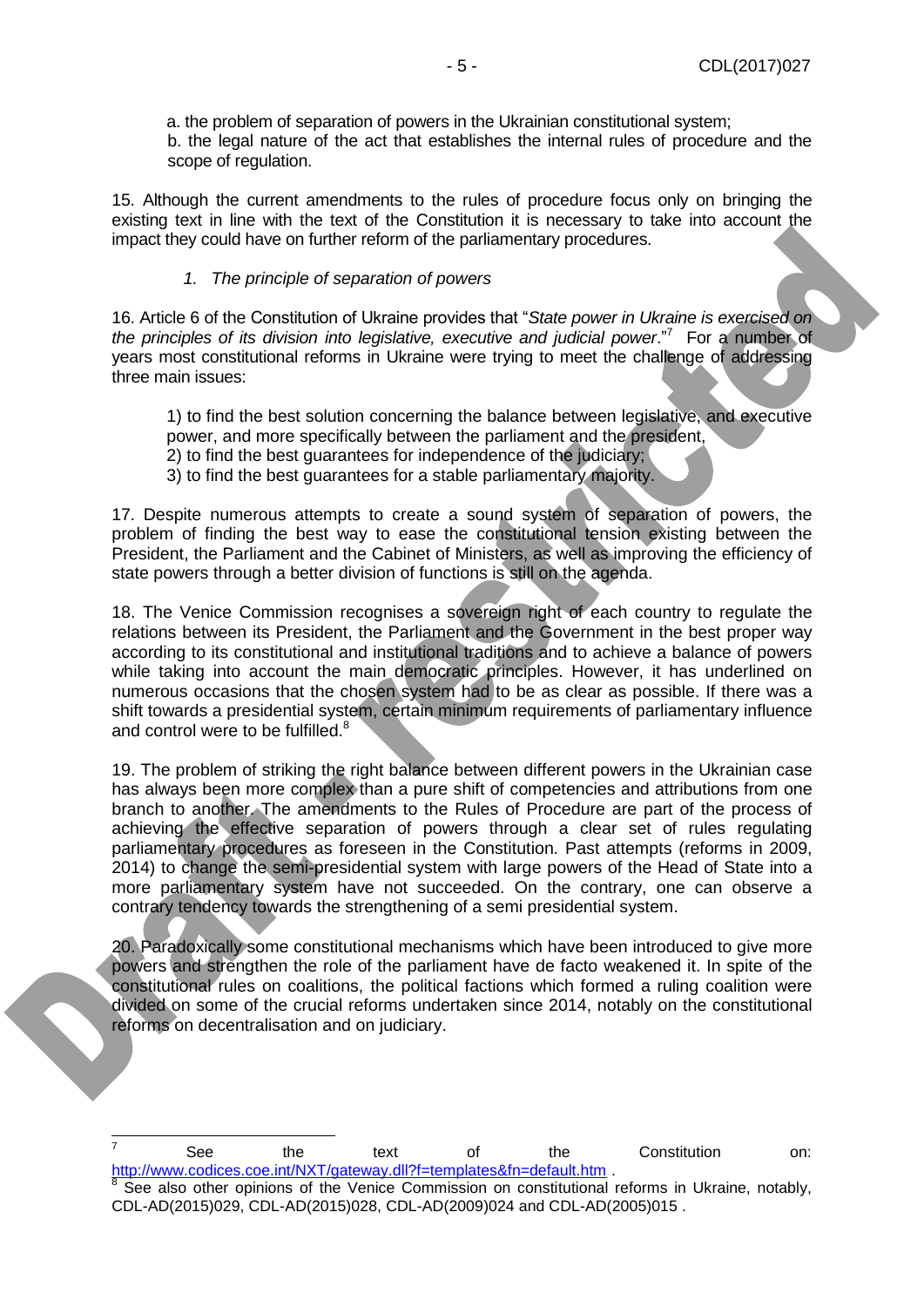#### *2. Legal nature of the act regulating parliamentary procedures and its internal structure*

<span id="page-5-0"></span>21. Each state body is autonomous by the virtue of the relevant constitutional provisions. The degree of this autonomy depends on the way in which it is established. It can be argued that an elected body has more "potential" autonomy as compared to one which is appointed by an elected assembly. This is particularly true in the case of any assembly which "represents" the people<sup>9</sup> and is invested with the power to adopt laws<sup>10</sup>.

22. In most modern constitutional and democratic regimes, it is considered that Parliament's "essential property" is its normative and organisational autonomy (as well as the resulting budgetary autonomy). Parliament itself fixes and approves its rules of procedure without interference from any other state body (save the judicial control of compliance of its acts with the Constitution, when necessary).

23. The Constitution of Ukraine provides that the Rules of Procedure are adopted as a law. It is undisputable that the law is higher in the hierarchy of norms than, for example, a by-law. However in the case of the internal regulation of parliament, regulation by a Law in fact limits the autonomy of the Parliament itself. This happens because a law is elaborated with a certain degree of participation of other "legislative actors", notably the President and the Cabinet of Ministers. In the general framework of the Constitution, Parliament should have an exclusive right to regulate its internal organisation, the role of MP's, its own internal procedure and structure. In this context there is an additional aspect that should be taken in consideration: norms and regulations in Ukraine are very complex. The law cannot and should not regulate all aspects of the parliamentary activity. If the parliament wishes to be more efficient, flexible and less rigid in the adoption of its internal regulation, the Ukrainian authorities should take into consideration a differentiated system of regulations. Some issues which concern the right of external subjects should be regulated by a law, but the whole internal procedure of the Rada should be regulated by an internal act of Parliament (regulation). It would be advisable to address this issue in the framework of any next revision of the Constitution.

24. In the context of such detailed and complex rules it might be useful to consider the issues that should not be part of the text of the rules of procedure, but rather regulated through other instruments, like statutes of political parties, unwritten rules of conduct and parliamentary traditions. As it has been indicated in the previous paragraph, the current Rules of procedure of the Verkhovna Rada are extremely detailed. The issue at stake is to find the best way to enhance the efficiency and flexibility of the parliament.

#### <span id="page-5-1"></span>**B. Specific comments on the Articles of the draft law.**

25. The draft amendments to the Rules of procedure introduce changes and amend several sections of the current Rules of procedure in the following fields:

- a) internal mechanisms of the Rada aimed at appointment of the Cabinet of Ministers after general elections or after its resignation;
- b) Constitution of a coalition;

- c) appointment of the Prime Minister, Ministers of Defence and of Foreign affairs;
- d) dismissal of Cabinet of Ministers members;
- e) responsibility of the government and accountability to the parliament;

 9 This represents its main feature and distinction from the president who is also elected directly by the people. His mandate of representation is by no means superior to the representatives elected to the parliament.

 $10$  Article 75 of the Constitution provides that the Verkhovna Rada is the only state body invested with legislative powers.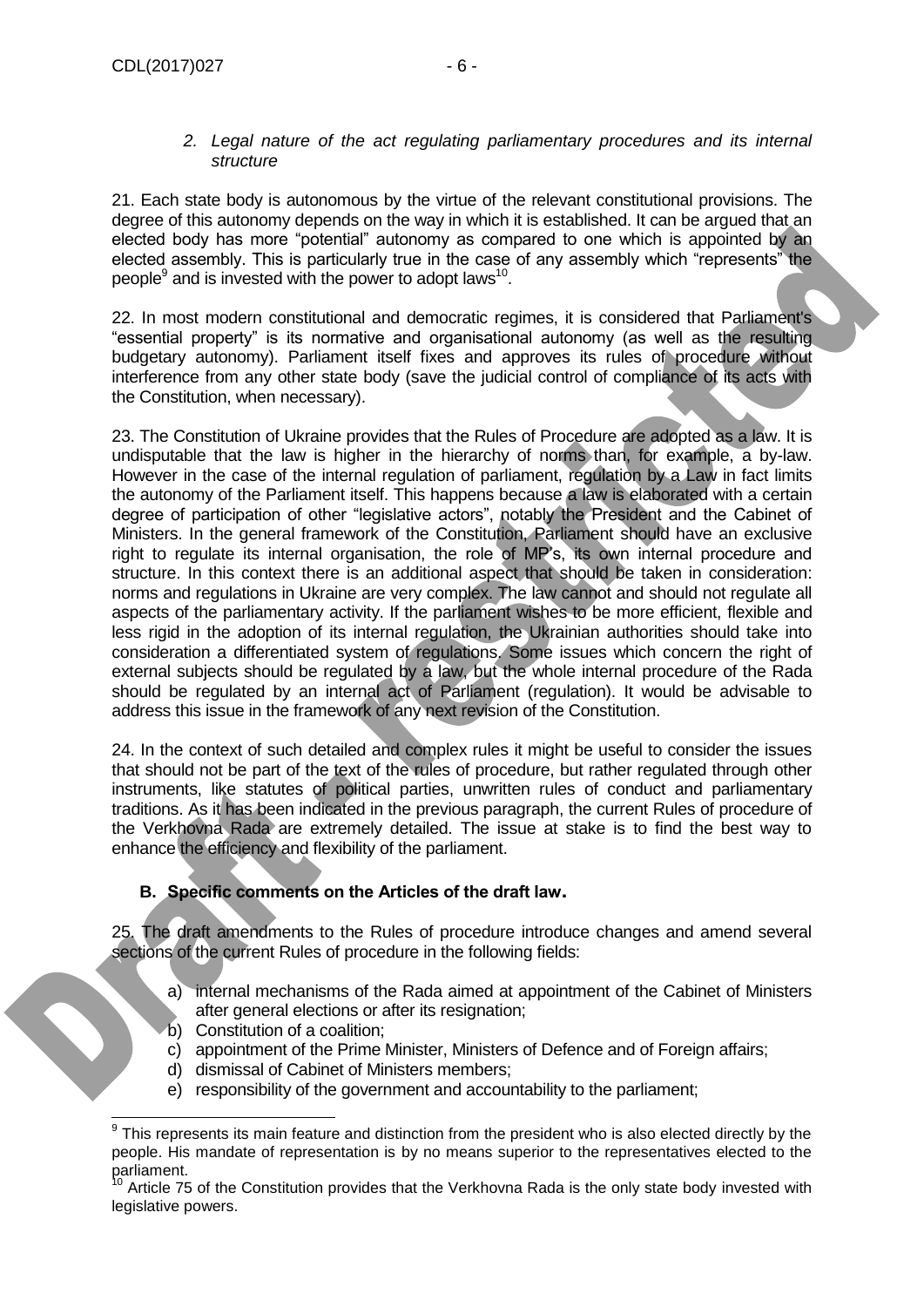- f) powers of the Speaker;
- g) appointment and revocation of certain public officials: Head of the Security Service, Governor of the Central Bank, judges of the Constitutional Court, Prosecutor General and others;
- h) termination of People Deputy's (MPs) powers.

26. The main changes introduced to the text of the Rules can be divided between two main areas:

1) composition of the Rada and political process: issues related to dismissal of MPs who do not join parliamentary factions, constitution of coalitions and conditions for the nomination of the Government as well as its dismissal;

2) legislative procedure, internal organisation of the work of the Verkhovna Rada and its powers to appoint, endorse the nomination of different officials and their dismissal.

#### *1. Composition of the Rada and political process.*

<span id="page-6-0"></span>27. The proposed regulations on parliamentary factions and the coalition of factions try to further develop the corresponding provisions of Chapter IV of the Constitution. Several articles in the constitutional text, notably on coalitions and on factions, were aimed at strengthening the Parliament by creating a stable parliamentary majority. This was seen as an appropriate solution in the case of a split of political parties in Parliament and a remedy to difficulties in parliament's normal operation due to the electoral law and the lack of political culture. The constitutional provisions on this coalition, repeated in the Rules of procedure of the Parliament could be seen as a kind of catalyst to create a stronger coalition.

28. Nevertheless, some of the concerns previously expressed by the Venice Commission with respect to this approach, notably as to the status of MPs and party discipline have to be repeated in this opinion.

29. According to Article 81 par. 6 of the Constitution, the authority of a People's Deputy of Ukraine terminates prior to the expiration of his/her term of office in the event of his or her failure (as having been elected from a political party or an electoral bloc of political parties) to join the parliamentary faction representing the same political party.<sup>11</sup> As far as rules on coalition are concerned, there is also a strong "constitutional" pressure to form a coalition since the President has the power to dissolve the parliament if political factions fail to form a coalition (Article 90 paragraph 1). These provisions are reflected and developed by the text of the current amendments to the Rules of procedure of the Verkhovna Rada.

#### a. *Mandate of MPs*.

-

30. The new amendments to the Rules of procedure further develop the provisions of Article 81 par. 2 of the Constitution on the right of political parties to strip MPs of their mandate if they fail to join the faction of the party on whose list they were elected. This practice has been criticised by the Venice Commission on several occasions, the latest reference being the 2016 opinion on the exclusion of candidates from party lists.<sup>12</sup> According to a generally

<sup>&</sup>lt;sup>11</sup> Where a People's Deputy of Ukraine, as having been elected from a political party (an electoral bloc of political parties), fails to join the parliamentary faction representing the same political party (the same electoral bloc of political parties) or exits from such a faction, his or her authority shall be early terminated on the basis of a law upon the decision of the highest steering body of the respective political party (electoral bloc of political parties) from the date of adoption of such decision."

 $2$  CDL-AD(2016)018 Opinion on the Amendments to the Law of Ukraine on elections regarding the exclusion of candidates from party lists adopted by the Council of Democratic Elections at its 55th meeting (Venice, 9 June 2016) and by the Venice Commission at its 107th Plenary session (Venice, 10-11 June 2016). See also opinions: CDL-AD(2015)025 Joint Opinion on the draft amendments to some legislative acts concerning prevention and fight against political corruption of Ukraine; CDL-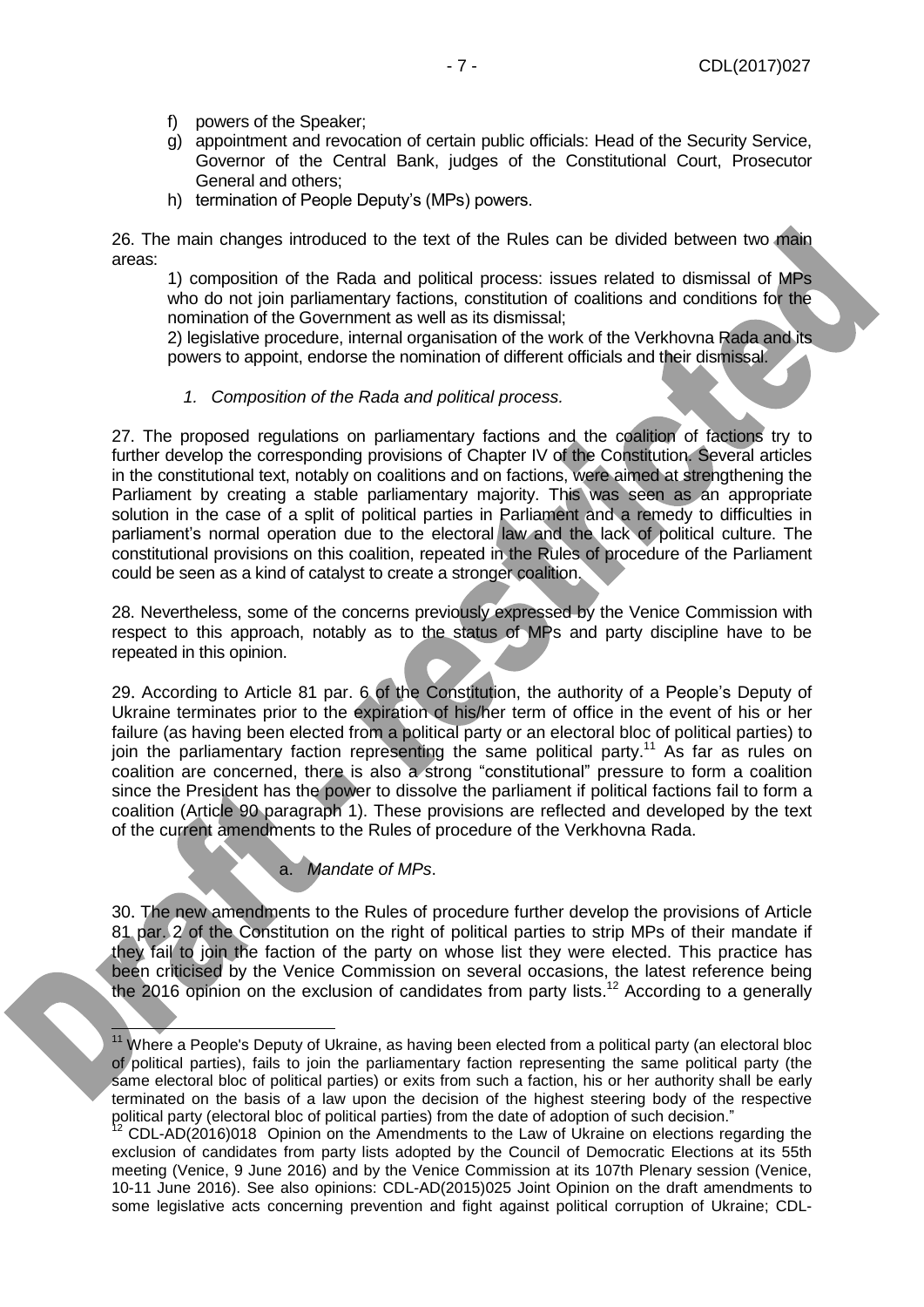Ę

accepted principle in modern democracies, the parliamentary mandate belongs to an individual MP, because he/she receives it from voters via universal suffrage and not from a political party.<sup>13</sup>

31. The value of a free mandate for the democratic systems was underlined in a number of international documents. For example, the report on the impact of political party control over the exercise of the parliamentary mandate prepared under the auspices of the Interparliamentary Union in 2013 recommended that: "*The national legislature should consequently protect the basic elements of the free parliamentary mandate, in particular the MPs' responsibility to represent the entire nation, the MPs' freedom to determine their political affiliation, and their irrevocability. The national legislature should also refrain from legislation which subjects the MPs to excessive party control possibly resulting in the early termination of their mandates. In particular, direct or indirect (by means of expulsion from the party) revocation of the mandate by political parties should be avoided. Where such a possibility has been established by law, the legislators should consider revisiting the issue in order to ensure conformity of the law with the principles of the free parliamentary* mandate."<sup>14</sup>

32. The establishment of an obligatory link between an elected national deputy (who belongs to the electoral list of a party or bloc of parties) and his or her parliamentary group or bloc has the effect that a breach of this link (withdrawal or exclusion of a deputy belonging to a particular parliamentary group or bloc from his or her parliamentary group of bloc) would therefore *ipso facto* put an end to the parliamentary mandate of the deputy concerned. This is contrary to the principle of a free and independent mandate<sup>15</sup>.

33. Even if the question of belonging to a parliamentary group or bloc is distinct from the question of submission to the group's or bloc's discipline in concrete situations, the freedom of the mandate implies the deputy's right to follow his or her convictions. The deputy can be expelled from the parliamentary group or bloc, or can leave it, but the expulsion or withdrawal from the group or bloc should not involve *per se* the loss of the deputy's mandate.

34. The Venice Commission has repeatedly opposed the imperative mandate or similar practices which contradict European democratic standards. Any imperative mandate or similar practice in existence should be phased out and not further strengthened. In particular, it cannot be up to a political party to terminate a mandate. Such a solution like the one adopted in the Ukrainian system *de facto* has changed the free mandate into an imperative one. This was strongly criticised already in the 2005 opinion of the Venice Commission on the new Constitution, which recommended to the authorities "[…] *that Article 81 § 2 (6) and 81 § 6 be removed from the Constitution. Instead, the free and independent mandate of the deputies should be explicitly guaranteed*."<sup>16</sup>

AD(2015)020 Report on the method of nomination of candidates within political parties; CDL-AD(2010)024 Guidelines on political party regulation, by the OSCE/ODIHR and the Venice Commission and CDL–AD(2005)015 Opinion on the amendments to the Constitution of Ukraine adopted on 8.12.2004.

<sup>13</sup> Cf ECtHR, Paunović and Milivojević v. Serbia, Application no. 41683/06, Judgment of 24 May 2016, para.63.

 $14$  Analitical paper on the IPU survey concerning the impact of political party control over the exercise of the parliamentary mandate, – prepared for IPU by Z.Kędzia, A. Hauser in 2013. See <http://www.ipu.org/conf-e/129/control-study.pdf> *.*

15 See also Resolution 1601 (2008) of the Parliamentary Assembly of the Council of Europe "Procedural guidelines on the rights and responsibilities of the opposition in a democratic parliament". Guideline 1: "*Independence: Parliamentarians must exercise their mandate independently and must not be bound by any instruction or receive a binding mandate."*

<sup>16</sup> CDL–AD(2005)015 Opinion on the amendments to the Constitution of Ukraine, paragraph 13.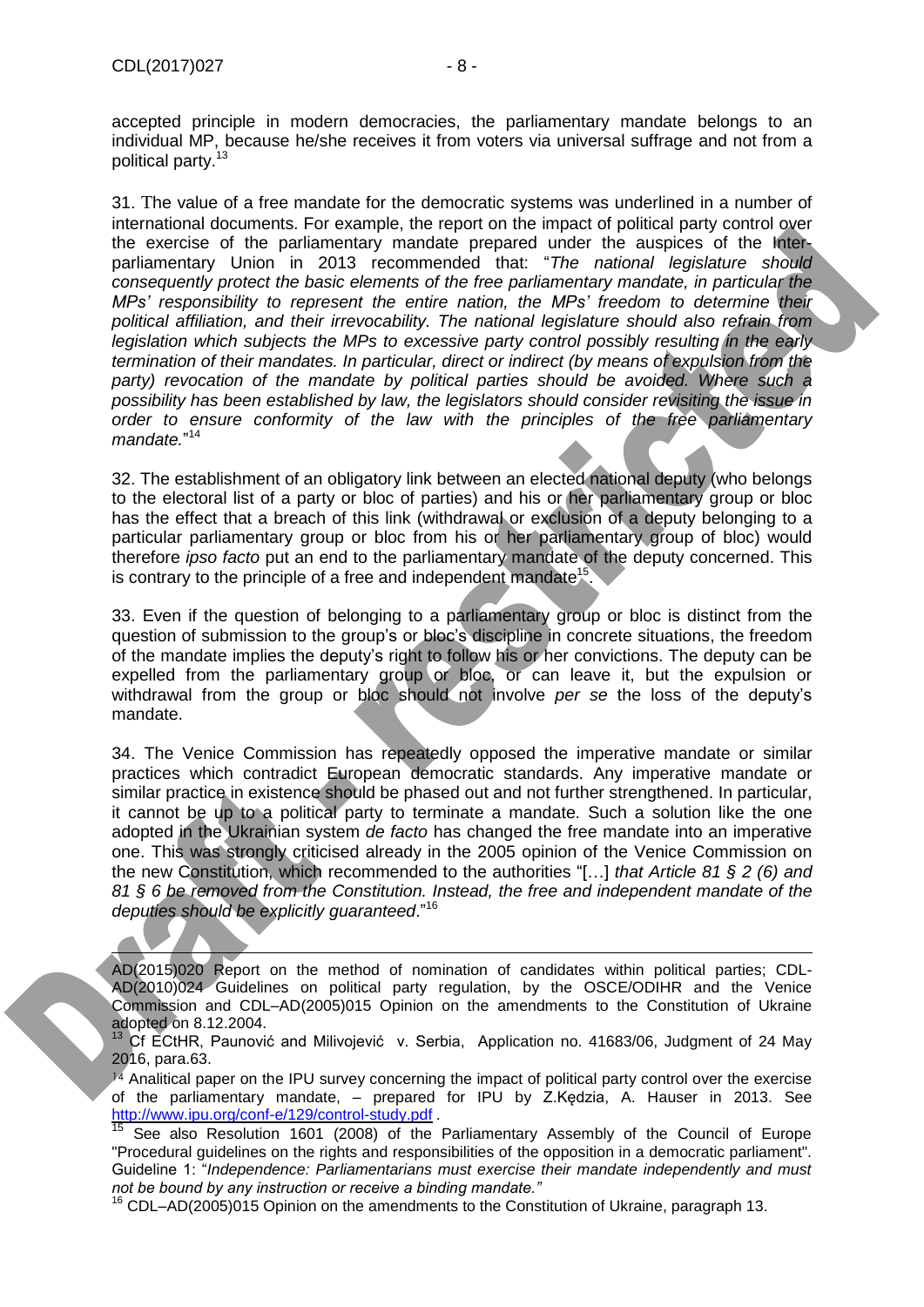35. Political party control over implementation of the mandate by MPs, including the enforcement of party discipline, should be basically seen as an internal matter of political parties and their membership. Specific measures to ensure the internal democracy of political parties, transparency of parties' regulations and clear rules in their statutes by contrast can have a positive impact on the elected representatives as part of internal accountability.<sup>17</sup> The national legislature should avoid linking the relationship between MPs and their political parties with the legal status of parliamentarians. In particular, breaches of party discipline, including public statements or voting inconsistent with the party line should not be recognised by law as a sufficient basis for early termination of the MP's mandate.

36. Pending the necessary constitutional revision abolishing the mechanism of revocation of MPs mandate, the Rules of procedure of the Rada should aim at minimizing the negative impact of this power of political parties by establishing internal checks by the parliament in cases an MP is under threat of losing his/her mandate. The Rada could establish a specialised body that could review each case and issue a non-binding opinion.

#### *b. Formation of a coalition and the appointment of members of the Government.*

37. The draft amendments introduce a new chapter "Coalition of the MPs factions at the Verkhovna Rada of Ukraine". The proposed text proposes a detailed procedure for the establishment and operation of a coalition.

38. Regulations on coalition of factions in Articles 61 – 65 of the Rules of procedure seem to be overburdened with formal requirements. Moreover, the procedure for establishing a "secretariat of the faction" also lacks clarity. The Venice Commission has expressed its critical views on such a formal procedure for establishing a parliamentary majority and its contribution to enhance political stability in Ukraine in its 2005 opinion on the Constitution  $(CDL - AD (2005)015)$ :

"[…] *It may be questioned whether such a formalised procedure for forming a parliamentary majority would contribute to enhancing political stability in Ukraine. Furthermore, it could hardly be seen as compatible with the freedom of the choice and decision guaranteed to political parties by the Constitution, in conformity with European standards in this field. Generally speaking, alliances between political parties depend on the free choice of the parties concerned, and will last as long as the governing bodies of the parties find it convenient to stick to the negotiated agreements. In addition, a coalition government may give disproportionate power to small parties and therefore be unrepresentative.*" 18

39. These recommendations of the 2005 opinion are still valid and could be revisited by the drafters of the amendments to the Rules of procedure.

40. The new articles propose additional measures to "stabilise" the coalition. Article 61 par. 4 provides that "*the lists of people's deputies – members of MP's factions, which formed the coalition, are attached to the coalition agreement, with their personal signatures.*" The text of the same paragraph also indicates that "*these lists form an integral part of the coalition agreement*." This measure can be interpreted as reinforcing the control of political parties over their members in the parliament and therefore have to be assessed critically.

41. Article 65 paragraph 1 adds an important element on the procedures in case one of the political parties has an absolute majority in the parliament (based on the last paragraph of

-

<sup>&</sup>lt;sup>17</sup> See CDL-AD (2009)021. Code of Good Practice in the field of Political Parties adopted by the Venice Commission at its 77th Plenary Session (Venice, 12-13 December 2008) and Explanatory Report adopted by the Venice Commission at its 78th Plenary Session (Venice, 13-14 March 2009)  $18$  CDL-AD(2005)015, paragraph 16.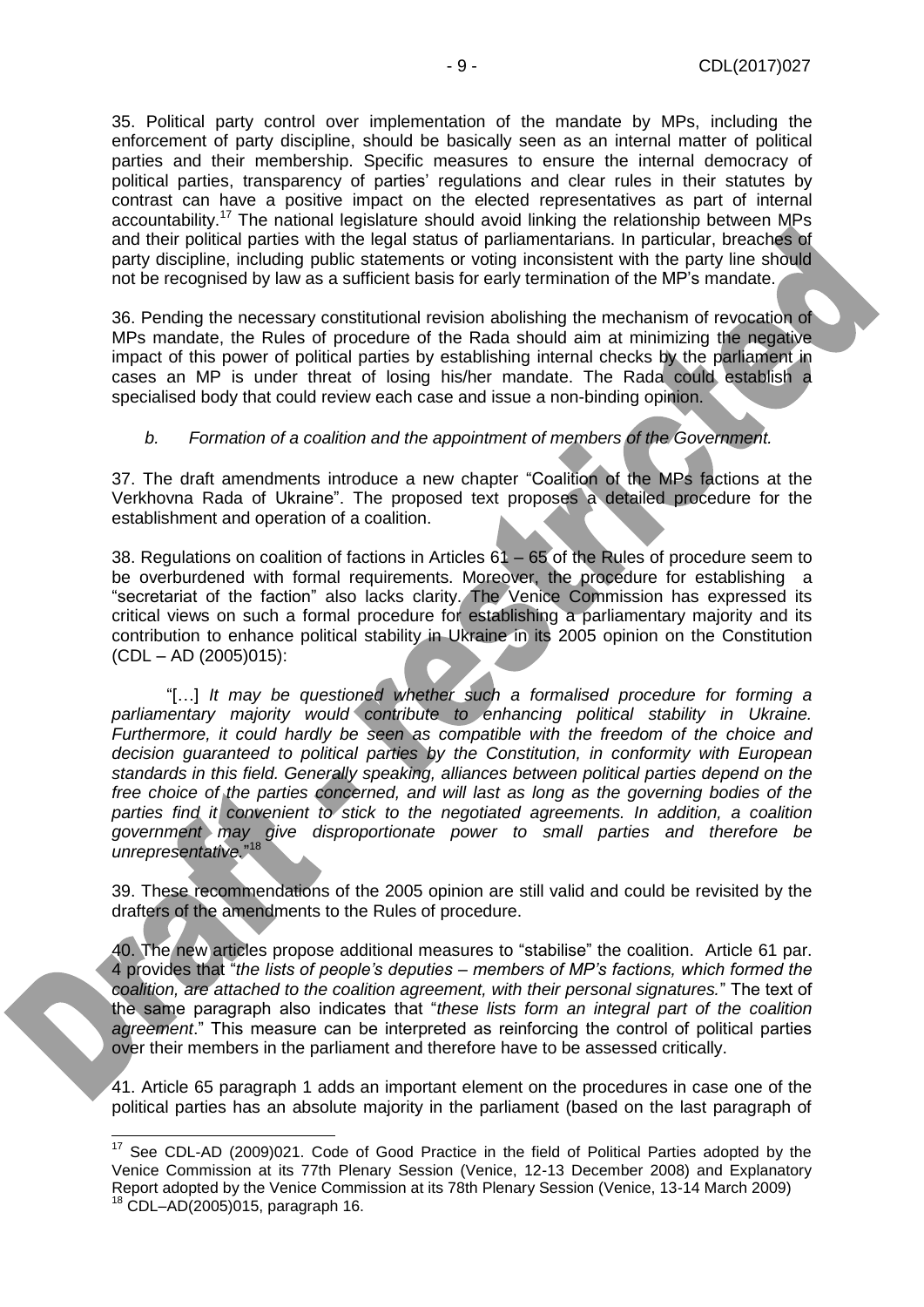Article 83 of the Constitution) by establishing that "*If based on the results of the election to the Verkhovna Rada a deputy faction is formed, which includes most people's deputies from the Verkhovna Rada's constitutional composition, then such deputy faction has coalition rights under the Constitution of Ukraine*".

42. The rules of procedure do not explain if a single coalition must exist during the whole legislature. According to the authors of the draft, the coalition's main task is propose candidates for different executive positions. It would seem that parliamentary groups are left with the power to form a new coalition in case of dissolution of a previous one. The aim of these rather complex procedures would seem similar to the constructive vote of no confidence in Germany (*konstruktives Misstrauensvotum)* or vote of confidence in France (*motion de censure*).<sup>19</sup> The weakness of this mechanism in Ukraine is due to the fact that the Prime Minister cannot engage the responsibility of the Government on his or her own initiative. He or she depends not only on the parliamentary majority but, in a quite direct way on the President in a number of areas (notably, on his powers to choose candidates to become Ministers of Foreign Affairs and Defence or the power of the President to suspend "the operation of the acts by the Cabinet of Ministers on grounds of their inconsistency" with the provisions of the Constitution).<sup>20</sup>

43. In most modern democracies the issue of coalitions is left within the general political sphere and not regulated by rules of parliamentary procedure. The issue of who holds the majority in the House to be able to legislate should not be overregulated. The detailed manned in which that majority is achieved should not form part of the regulation of the parliament. The very legalistic approach to regulating political grouping in the Rada could seriously reduce their flexibility.

44. Such detailed regulations should not be part of the law on the rules of procedure. This recommendation also covers the text of the Constitution. The right to establish a coalition is a "normal" parliamentary right in all democracies, but the obligation to create a coalition and a provision that failure to do so within a determined timeframe will lead to the dissolution of the parliament should not be part of the Constitution. It would be advisable to change the approach and progressively transform such overregulation to a limited regulation by law (or even act of parliament) and to leave more space for political (party) agreements and arrangements.

> <span id="page-9-0"></span>*2. Legislative procedure, internal organisation of the work of the Verkhovna Rada and the power to appoint officials*

## *a. Legislative procedure*

45. The text of the amendments follows the constitutional provisions as to legal initiative. The new Article 89 reflects the constitutional provision and the proposed text is an improvement compared to the existing version of the rules. According to the new par. 1 Article 89 of the draft the President of the Central Bank will no longer have the right of legal initiative. This change is to be welcomed.

46. According to the Constitution of Ukraine the President has both the right of legal initiative and the right of veto. The Rules of procedure reflect this provision; however it would be advisable to consider in the future whether these two powers should co-exist.

ł <sup>19</sup> The 2005 opinion suggested that Article 87 of the Constitution of Ukraine, relating to the issue of the responsibility of the Cabinet of Ministers, could be amended to provide that the Verkhovna Rada may express its lack of confidence in the Cabinet only by electing a successor of the Prime Minister by the vote of a majority of its Members. In Commission's opinion this would "*allow a new majority*  coalition of political factions to be created within the Parliament at the moment of the introduction of *the motion of no confidence.*"

 $20$  Paras.10 and 15 of Article 106 of the Constitution of Ukraine.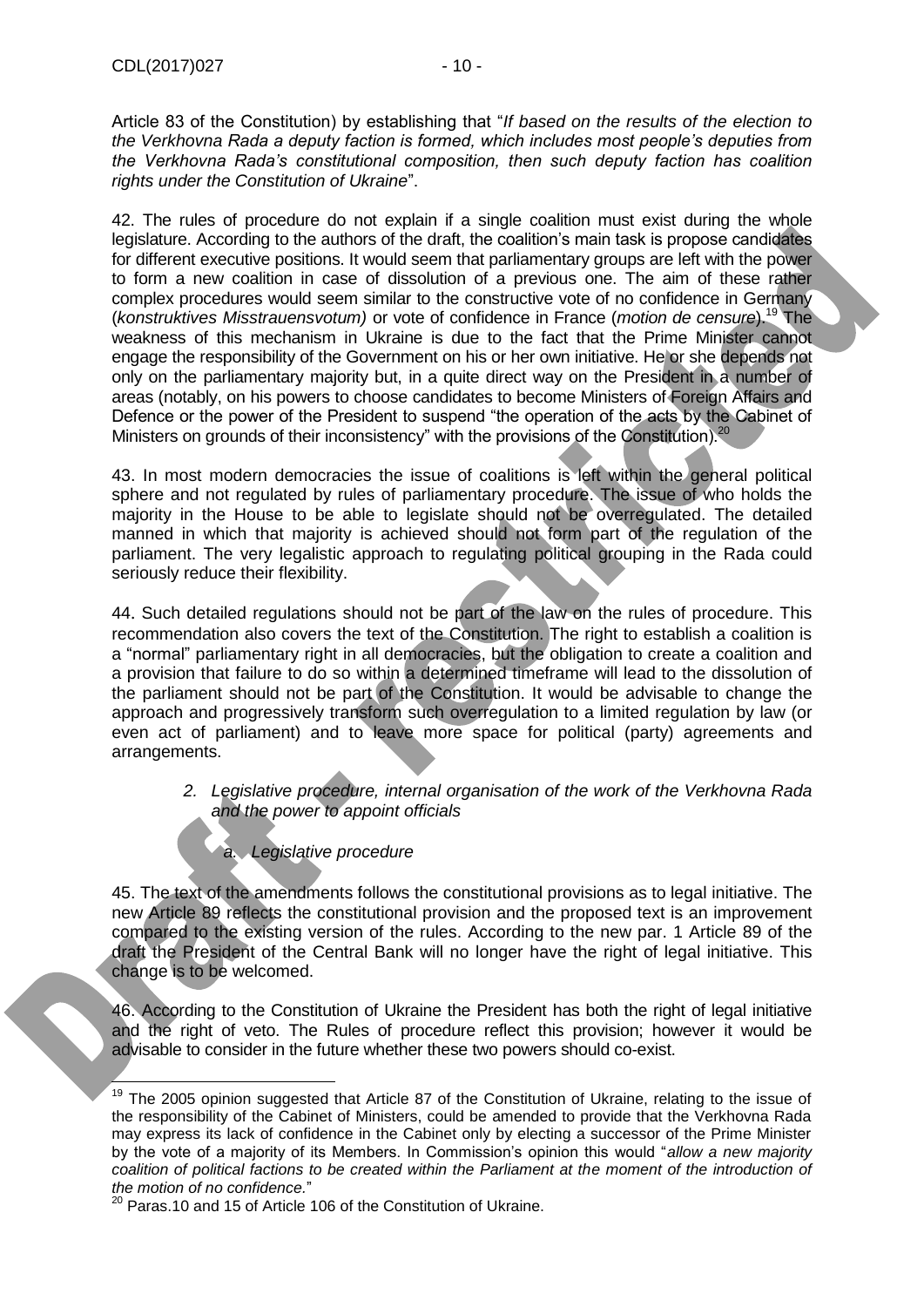47. One of the proposals of the draft (new art. 137) aiming at strengthening the powers of the Parliament is the right of the Speaker to publish a law not signed by the President if the Rada adopts such a law with a majority of two thirds. This is a positive and commendable development in terms of asserting the legislative powers of the Rada as an autonomous Constitutional institution.

48. The proposed amendment to Article 139 of the Rules of procedure on publication of the laws and other acts of the Rada is an assertion of the legislature's right to enact them.

49. The proposed amendments address only a limited number of topics concerning legislative procedure. Problematic issues related to the complexity of the procedure of adoption of constitutional amendments and the right of individual MPs to submit draft laws are not part of the current set of amendments. The right of individual members to initiate legislation and the procedure for examining such an initiative is one of the crucial issues in the discussion on the status of MPs in the Ukrainian parliamentary system.

#### *b. Internal organisation of the Rada*

50. The first affirmation of parliamentary autonomy is the capacity of an assembly to define its own rules for its work without outside interference. However, it is clear that it is not enough to have a detailed text of Rules of procedure. Traditions and customs developed by the MPs together are also extremely important. In this way the parliamentary autonomy is permanently under construction, which cannot but reaffirm the significance of the principle of separation of the powers. This process is not "against" other powers – which are also invested by the Constitution, but is rooted in the fact that MP's have a special role in representing the people. They have the duty to find the best solutions for the common welfare of citizens through legislative acts and to be also the "eyes" of the people in scrutinising the government and public administration.

51. The second important element is the budget of the Rada, which has to be voted by the parliament itself but elaborated according to a different procedure from the budgets of ministries and public administration. It is the condition of the exercise of the specific mandate given directly by the people. This issue is not covered by the text of the amendments but could and should be part of future discussion about the reform of the Rada.

52. The third element that has an important impact on the efficiency of the parliament is its secretariat which should be composed of independent, competent civil servants and attached to the parliament. The status of the members of the secretariat should be similar to other civil servants (or provide the same guarantees) and the same set of rules and deontology should apply to all members of Rada's staff. The decision on whether these civil servants are to be recruited by proper means of the parliament or chosen among civil servants of the state in general is a matter left outside of the scope of the proposed amendments.<sup>21</sup> However, the amendments introduce several changes that have a direct impact on its secretariat.

53. The list and scope of executive functions attributed to the head of the secretariat of the parliament acting under the authority of the Speaker is a delicate question. It is important that the choice of the head of the secretariat is approved by the assembly as a whole. The borders between the powers of the Speaker, who is in charge of the consensus among the members, good working of parliament and is a symbol of the parliament autonomy, and the responsibilities of the head of administration acting under his or her authority are to be clearly identified. The Speaker would be expected to have limited interest (it's abundantly demonstrated by international experiences) to deal with the administrative details below the head of administration accountable to him.

-

 $21$  This matter will be part of a specific law on parliamentary service.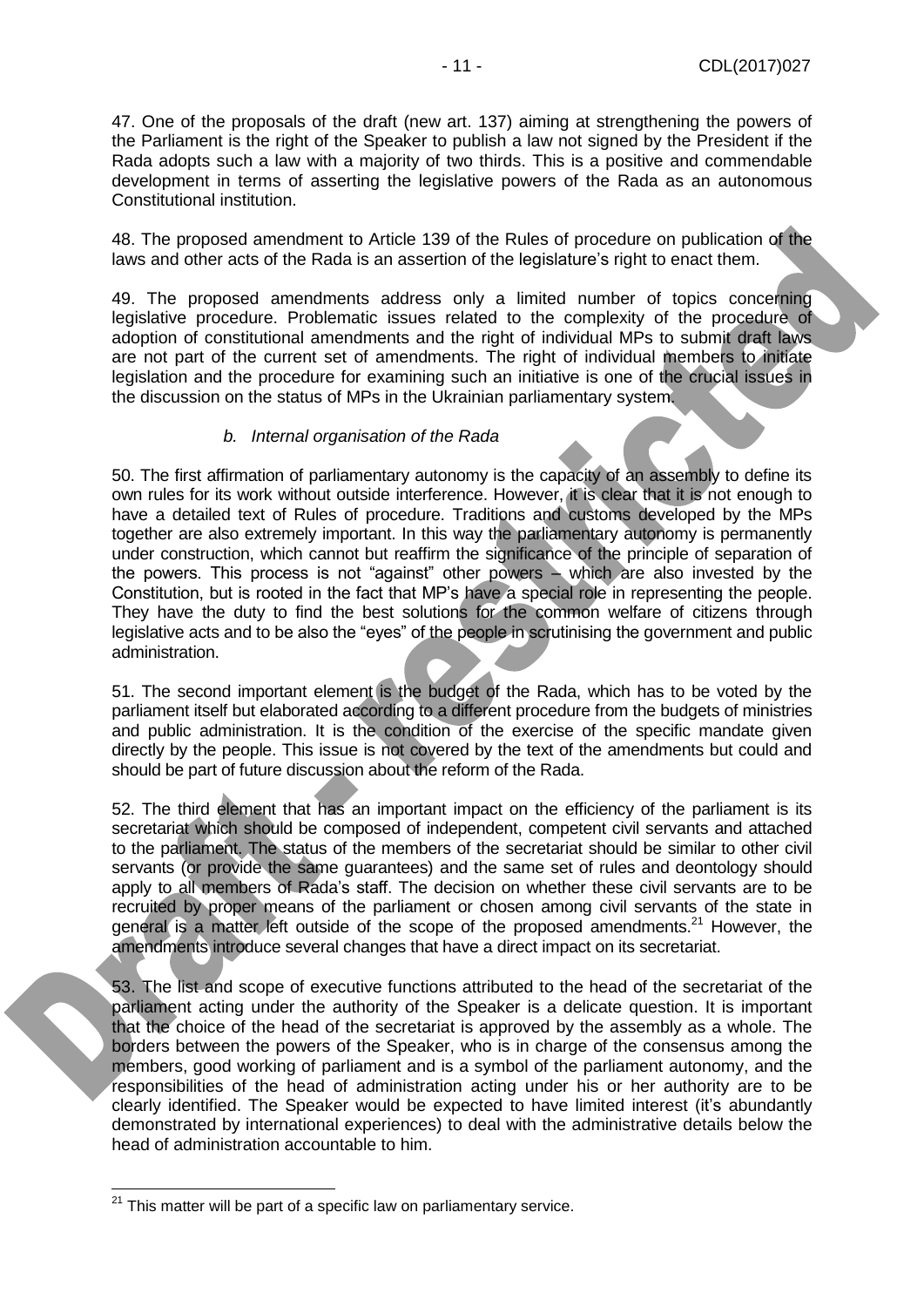ł

54. The Speaker symbolises the unity of the assembly and it is in his or her interest to enjoy the support of his/her fellow MPs. Two main areas can be identified, notably the presidency of the plenary (including the distribution of legislative work and the agenda) and the administrative and financial management of the Parliament. In most legislative assemblies these tasks can be fulfilled with the participation of specific bodies chaired by the Speaker (such as, for example, the Conciliation commission of the parliamentary factions of the Verkhovna Rada of Ukraine as foreseen in Article 73 of the Rules of procedure). Other specific bodies could be established by the rules of procedure under the auspices of the Speaker in order to prepare decisions on issues related to the status of MPs (conflict of interest, immunity), staff policy (status, organisation, promotions, etc.), budget and other issues.

55. Article 78 of the Rules of procedure is completed with a new paragraph 2 that gives the Speaker of the Rada the power to organise the Verkhovna Rada's activities, coordinate the activities of the committees, ad hoc interim commissions, and interim investigation commissions. Paragraph 15 is also amended and provides that he/she "*issues orders on the topics pertaining to organization of activities of the Verkhovna Rada and the Management of the Verkhovna Rada of Ukraine Secretariat, as well as the business trips of people's deputies, officers of the Verkhovna Rada, in cases provided for by the Law, and signs such documents*". The new additions should not lead to a concentration of powers in the hands of the Speaker and which could compromise the idea of an assembly as a collective body. $^{22}$ 

#### c. *The power to appoint officials*

56. The amendments of the Rules of procedure introduce some changes concerning the nomination of different officials. Articles 205 – 208, 211, 212, 222, 231 and 232 are revised and completed, providing a detailed description of the appointment procedures foreseen by the Constitution. A new detailed Article 206 (1) is added, providing a detailed procedure for terminating the powers of the Cabinet of Ministers of Ukraine, Prime Minister and other members of the cabinet.

57. It would be useful to make a more clear distinction in the text between the powers to appoint and dismiss officials (for example, the Head of Security Service, the Governor of the National Bank and Verkhovna Rada's Ombudsman) and to endorse appointments and dismissals proposed by the President and other executive bodies (Prime Minister, Ministers of Foreign Affairs and Defence).

58. The Amendments to the text of Article 208 concerning the procedure for the appointment and the dismissal of the Verkhovna Rada's Ombudsman are confusing. The dismissal procedure of the Ombudsman should be a reflection of the appointment procedure foreseen in the Rules of procedure. This does not seem to be the case.<sup>2</sup>

 $22$  The concentration of powers in the hands of the Speaker of the parliament has been criticized by the Commission in its opinion on Opinion of the Rules of Procedures of the Assembly of "the former Yugoslac Republic of Macedonia" (CDL-AD (2009)025, Section C).

<sup>&</sup>lt;sup>23</sup> Moreover, during the exchanges with the representatives of the Rada the rapporteurs were informed that a number of laws on appointment of public officials included provisions on secret vote which were contrary to the decision of the Constitutional court of Ukraine N°RP-15 of 11 July 2012 establishing that secret vote was contrary to the Constitution.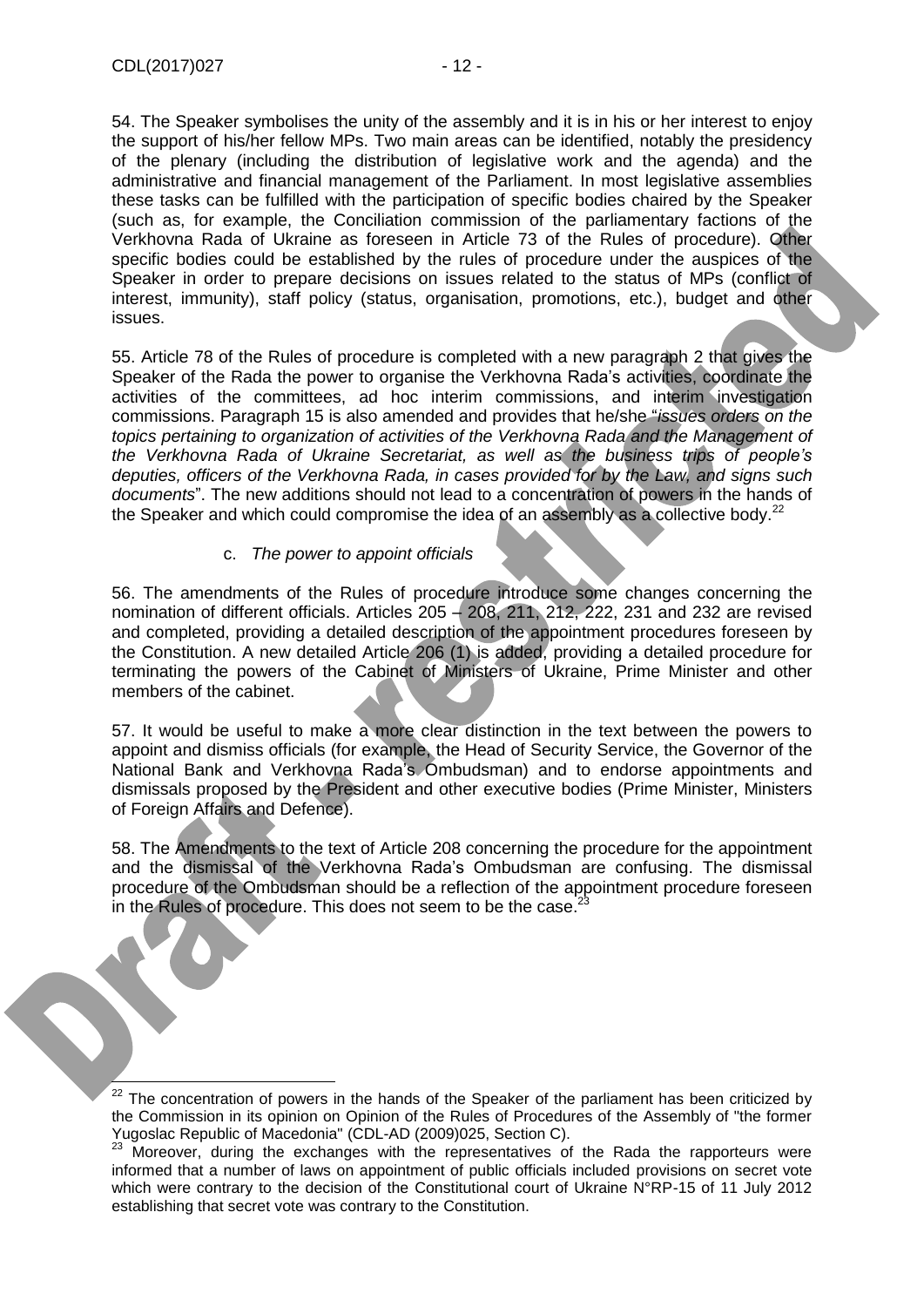#### <span id="page-12-0"></span>**IV. Conclusions**

59. The amendments to the Rules of Procedure of the Verkhovna Rada of Ukraine aimed at harmonizing them with the text of the Constitution are an important step in starting the reform aimed at enhancing the efficiency of the parliament. The Venice Commission hopes that this opinion will not only help the parliament to reconsider some of the proposed changes aimed at bringing the Rules of Procedure in line with the text of the Constitution, but also to create a momentum for further reforms which will increase the efficiency of the Verkhovna Rada.

60. It is clear that the Rules of procedure of the parliament are not only a set or rules or a technical description of its attributions. They have an important symbolic value as the expression of the autonomy and independence of the assembly as a representative and legislative power.

61. The Commission is aware that the Rules of procedure depend on the existing Constitutional framework and political arrangements between different forces in the legislature. In any revision of such documents, there is a temptation to create a set of new detailed rules or to copy the existing provisions of the Constitution. However, one should be aware of two factors. The first is that the Rada is better served with a set of internal regulations adopted and amended by it autonomously rather than by the rigid instrument of a Law. The second is that the best international practice show that, as far as procedure of a parliament is concerned, not everything can or should be fixed by the written Rules of procedure. In order to ensure the efficiency and leave a certain margin for a quick response to situations of conflict or crises, the MPs and different political forces they represent should be able to operate on the basis of unwritten consensus building mechanisms and democratic traditions. Such unwritten rules could also be perceived as an additional guarantee of the pluralism within the parliament.

62. The proposed amendments do not always follow this logic. The drafters of the text might find it useful to reconsider some of the proposed modifications. Since several problematic articles reflect the current Constitutional provisions the Venice Commission hopes that its observations will be useful in any future constitutional reform. The main recommendations could be summarised as follows:

- 1) Problematic provisions of the Law requiring amending the Constitution:
	- a. The Rules of procedure should not be adopted as a law but as an internal act of parliament.
		- b. The proposed amendments to the Rules of procedure based on Article 81 of the Constitution on revocation of MPs mandate in case he/she does not join a political faction could and should be reconsidered in the light of previous recommendations of the Venice Commission. Pending necessary constitutional reform the Rules of Procedure could provide for procedures aimed at minimizing the negative effect of Article 81 by giving the power to a specialised body of the Rada to review each case and issue a non-binding opinion.
	- c. Detailed written rules on formation of coalitions could be an obstacle for the operation of the parliament, notably in the light of Articles 83 and 90 of the Constitution that fix a term of one month for the formation of a coalition and a possibility of a dissolution of the Rada if political factions fail to agree.